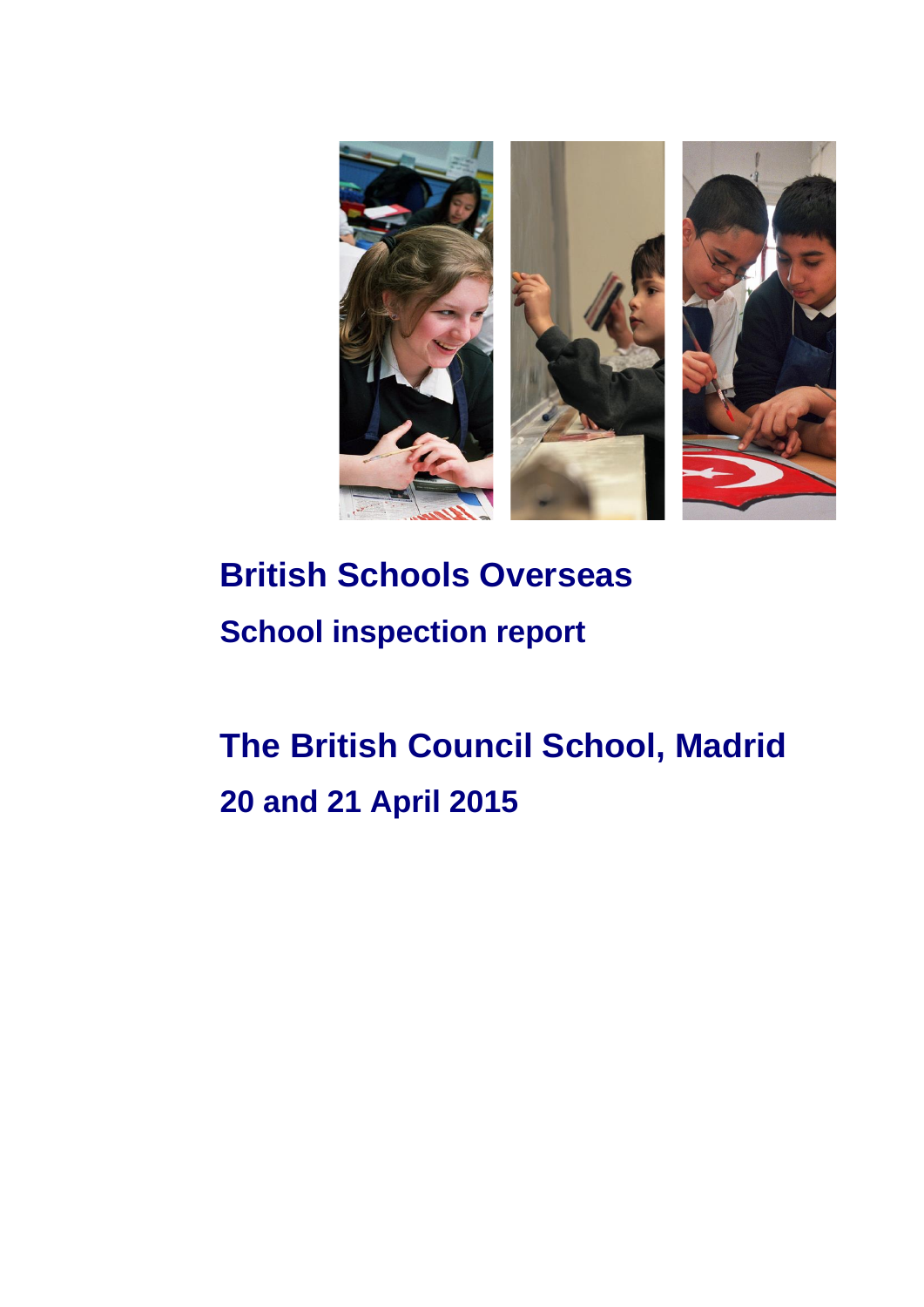

# Issue and revision record

| <b>Revision</b> | <b>Date</b> | <b>Originator</b> | <b>Checker</b> | <b>Approver</b> | <b>Description</b>       |
|-----------------|-------------|-------------------|----------------|-----------------|--------------------------|
|                 |             |                   |                |                 | t                        |
| $\mathbf{1}$    | 30/04/2015  | <b>BRO</b>        | FG             |                 | Draft                    |
| 2               | 15/05/15    | <b>BRO</b>        | FG             | <b>CDH</b>      | Draft for school         |
| 3               | 20/05/15    | <b>BRO</b>        | FG             | <b>CDH</b>      | Amended draft for school |
| 4               | 21/05/15    | <b>BRO</b>        | FG             | <b>CDH</b>      | Final report             |

This document has been prepared for the titled project or named part thereof and should not be relied upon or used for any other project without an independent check being carried out as to its suitability and prior written authority of Cambridge Education Limited being obtained. Cambridge Education Limited accepts no responsibility or liability for the consequences of this document being used for a purpose other than the purposes for which it was commissioned. Any person using or relying on the document for such other purpose agrees, and will by such use

to indemnify Cambridge Education Limited for all loss or damage resulting therefrom. Cambridge Education Limited accepts no responsibility or liability for this document to any party other than the person by whom it was commissioned.

To the extent that this report is based on information supplied by other parties, Cambridge Education Limited accepts no liability for any loss or damage suffered by the client, whether contractual or tortious, stemming from any conclusions based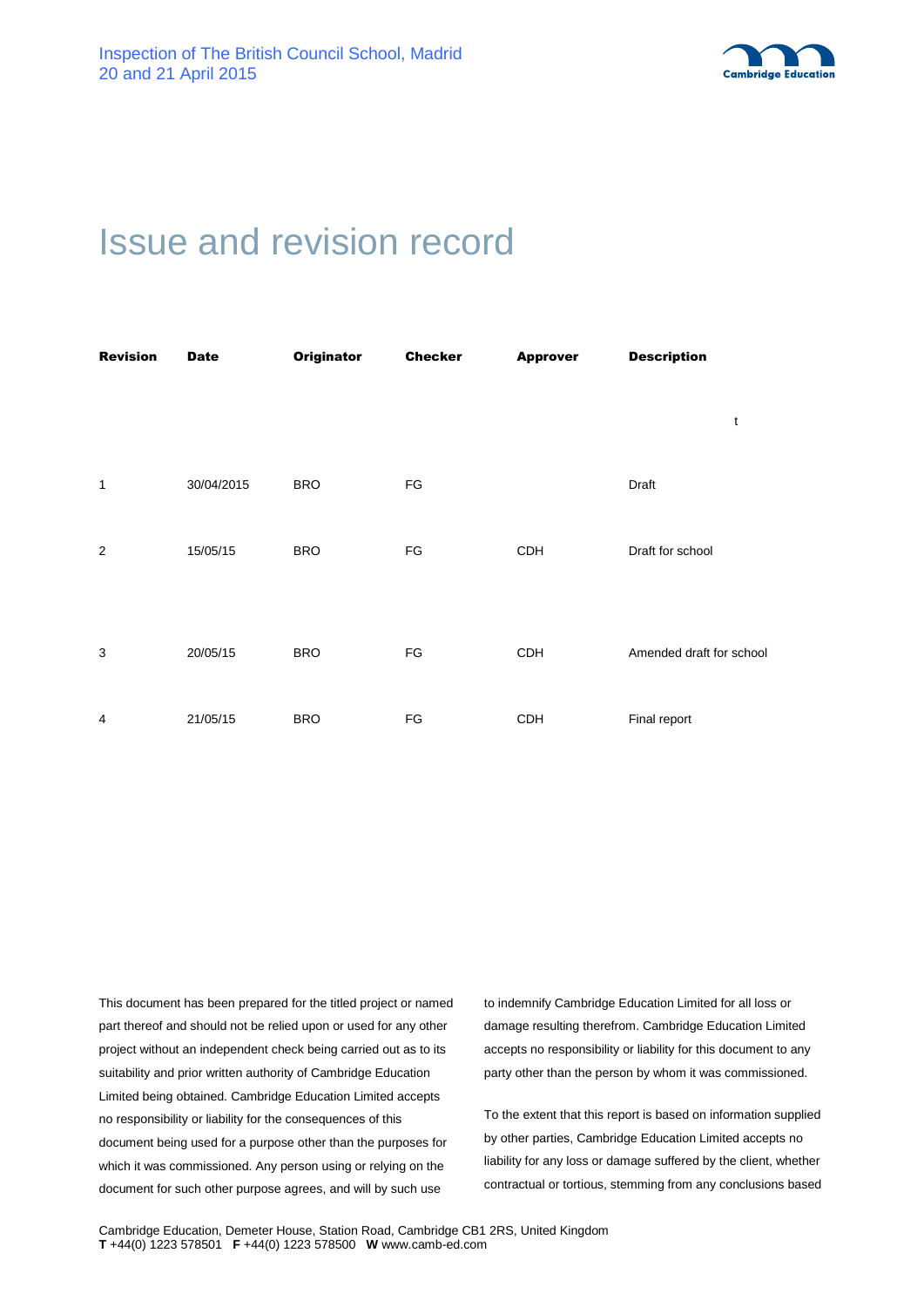

# **Contents**

| <b>Title</b><br>Page     |
|--------------------------|
|                          |
|                          |
|                          |
|                          |
|                          |
|                          |
|                          |
|                          |
|                          |
|                          |
|                          |
|                          |
|                          |
|                          |
|                          |
| Glossary of terms<br>.10 |
|                          |
|                          |
|                          |
|                          |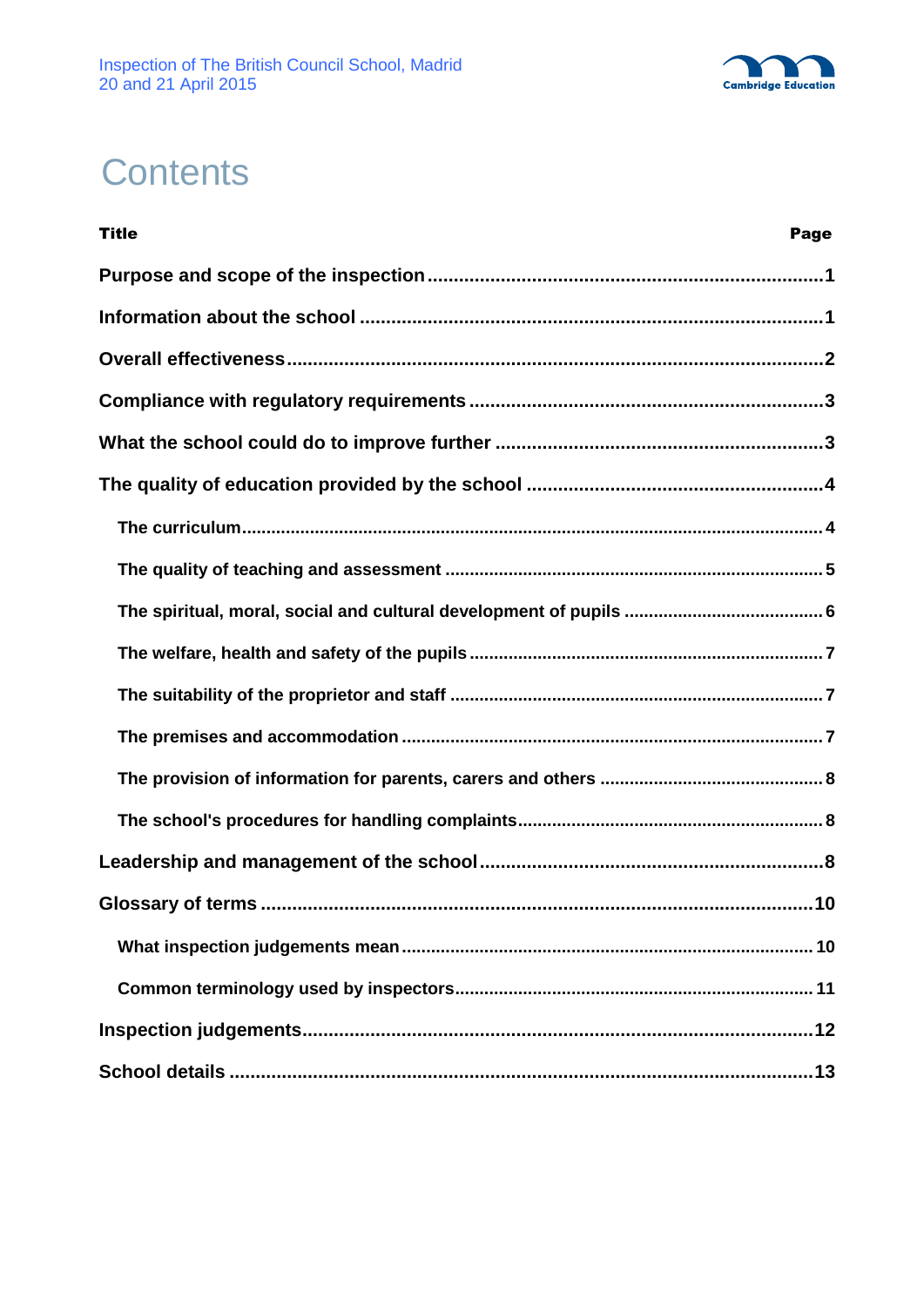

## **Purpose and scope of the inspection**

 Five inspectors carried out this inspection. The inspectors visited 66 lessons and held meetings with staff and pupils. They observed the school's work and looked at data on pupils' achievements over the past three years, at schemes of work, policies, the school improvement plan and the school's self-review.

### **The inspection team:**

- 
- 
- 
- 
- 

• Brian Oppenheim Lead inspector, Cambridge Education Christine Merrick Team inspector, Cambridge Education • Gill Kaye Team inspector, NABSS • Heather Muntaner Team inspector, NABSS • Fiona Jacobs Team inspector, NABSS

- Inspectors used the Department for Education standards for the inspection of British schools overseas aligned with the NABSS accreditation criteria. The purpose of the inspection is to provide information to parents, teachers, senior managers and the school's owners on the overall effectiveness of the school and the standard of education. Cambridge Education reports to the Department for Education (DfE) on the extent to which schools meet the relevant standards for British schools overseas as follows:
	- the quality of education provided by the school (curriculum, teaching and assessment)
	- the spiritual, moral, social and cultural development of students
	- the welfare, health and safety of the students
	- the suitability of the proprietor and staff
	- the premises and accommodation
	- the provision of information for parents, carers and others
	- the school's procedures for handling complaints
	- leadership and management of the school.

## **Information about the school**

 The British Council School, Madrid was founded in 1940 and moved to its present buildings between 1990 and 2004. It now has almost 2000 students on its roll. The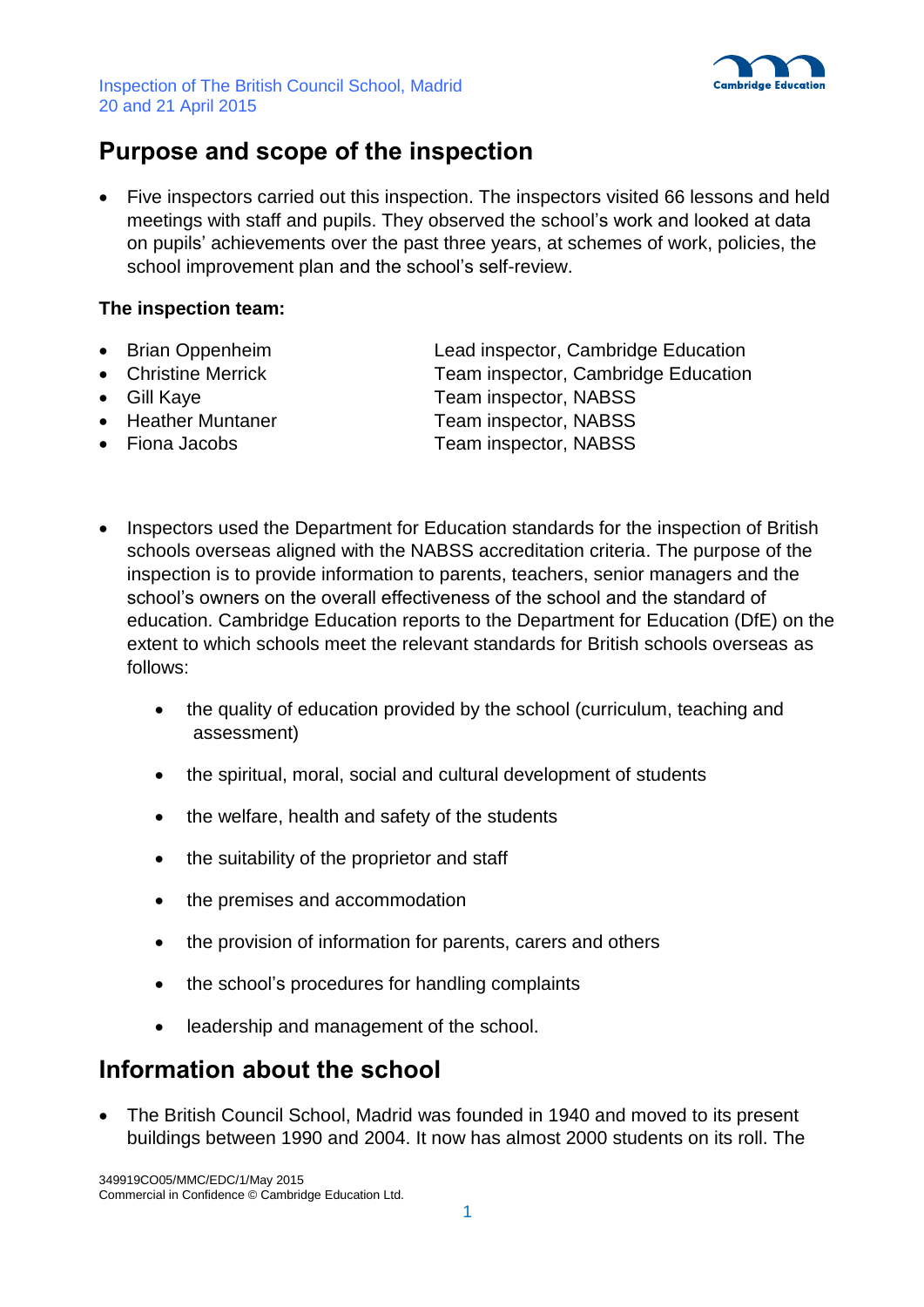

school's educational programme for students up the age of 16 is based on the National Curriculum for England and Wales. Most students are Spanish nationals but there are others from the UK and other parts of Europe. The school is authorised by the Spanish Ministry of Education to offer a British education to children of all nationalities and is a member of the National Association of British Schools in Spain.

## **Overall effectiveness**

- The British Council School provides an outstanding education for all its students. It has high expectations of everyone, respects others for what they have to offer and promotes a very strong culture of belonging where staff and students work together to turn dreams and aspirations into reality.
- The school upholds the highest British values of democracy, tolerance and respect for diversity and, at the same time, ensures that students have a thorough understanding of Spanish culture. It teaches the National Curriculum for England and Wales up to the age of 16 (Year 11) very effectively so that students can move to higher education in the UK if they wish. The sixth form curriculum, which was not part of this inspection, also allows students to enter Spanish and British universities. The school meets its aim to provide a high quality bicultural education very effectively.
- The school is led and managed extremely effectively. The headteacher, deputy headteacher and senior leaders lead with a passion that defines the school's very positive ethos and with a rigour that ensures high standards. Middle leaders contribute effectively to the school's vision and direction. Attention to detail, a strong desire to give students the best possible chances in life and an emphasis on high standards results in a cohesive, happy and productive community.
- Students' behaviour is excellent. They are polite, treat others with respect and enjoy their lessons a great deal. This is because teachers know their students very well and have very good subject knowledge. Students have extremely positive attitudes to school and learning and these have a substantial impact on their learning and progress.
- Standards and achievements are outstanding. Students start school with little grasp of the English language but make very swift progress during the Early Years and Year 1 to become fluent. Progress continues to be rapid as they move through Key Stage 2 and into Key Stages 3 and 4. As a result, students achieve outstanding IGCSE results that are well above schools in the UK and other British schools in Spain. This is the case for all students, including boys and girls and those from different abilities. In addition, more than a quarter of students were accepted at British universities in 2014.
- Over time, teaching and learning are outstanding. This is why students' achievements across nearly all subjects are so good. Only in drama and ICT is achievement in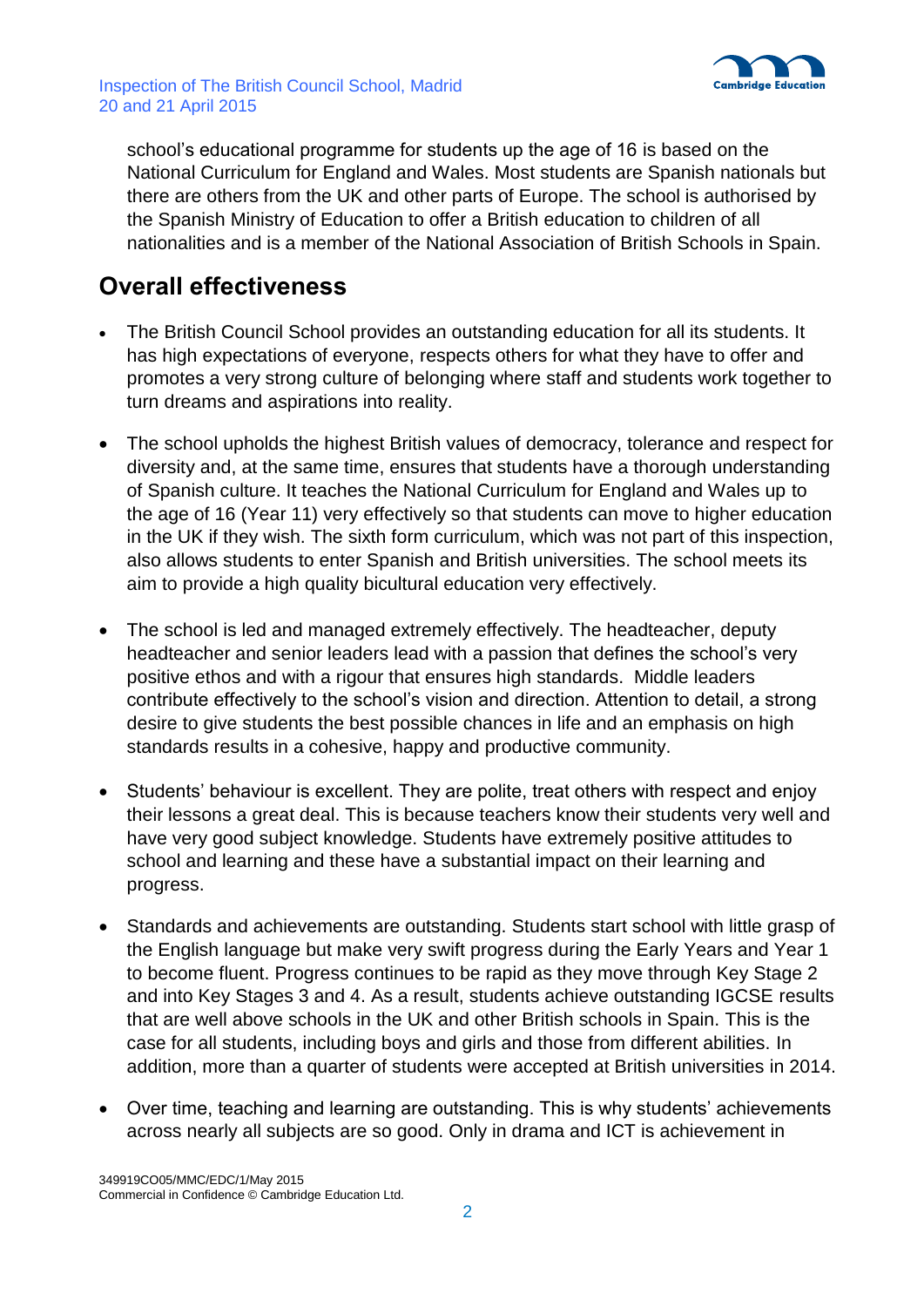

IGCSE not at the very high levels of other subjects. However, the school's actions to improve performance in these areas are paying off and achievement is now improving.

- The wide range of co-curricular and other activities that take place before, during and after school contributes very strongly to students' high standards. These activities, including an impressive variety of musical opportunities, help students to develop a wide range of skills and behaviours, such as team work and respect and care for others. Students are highly motivated and, in most cases, teaching builds on this enthusiasm for learning by setting challenging work. This enables all pupils to achieve extremely well, especially the less able: success in sporting and creative activities has a strong impact on academic success.
- The curriculum meets the needs of students very effectively because of the wide range of subjects and co-curricular activities that extend the opportunities available to students extremely well and trips abroad, especially to the UK, give them a broader perspective about British society.
- The school provides extremely well for students' spiritual, moral, social and cultural development through the wide range of co-curricular activities, raising money for charities and the way the family system enables students to develop their personal skills. As a result, students develop outstanding personal qualities to become wellrounded young people ready to take their place in modern society whether that be in Britain or Spain.
- The school provides for students' welfare, health and safety most effectively. This is because the school's "Family" system ensures that all students are known personally and that each is seen as an individual.

## **Compliance with regulatory requirements**

 The British Council School, Madrid meets the requirements for British schools overseas, as laid down by the UK Department for Education, in full. The school's work to promote British values is very successful and students respond thoughtfully and maturely. The school meets the requirements of the Spanish Ministry of Education.

## **What the school could do to improve further**

While not required by regulations, the school might wish to consider the following points for development.

- Improve academic standards and progress even further by:
	- o ensuring that all students are given work that challenges their thinking
	- o continuing to develop the outside space in the early years.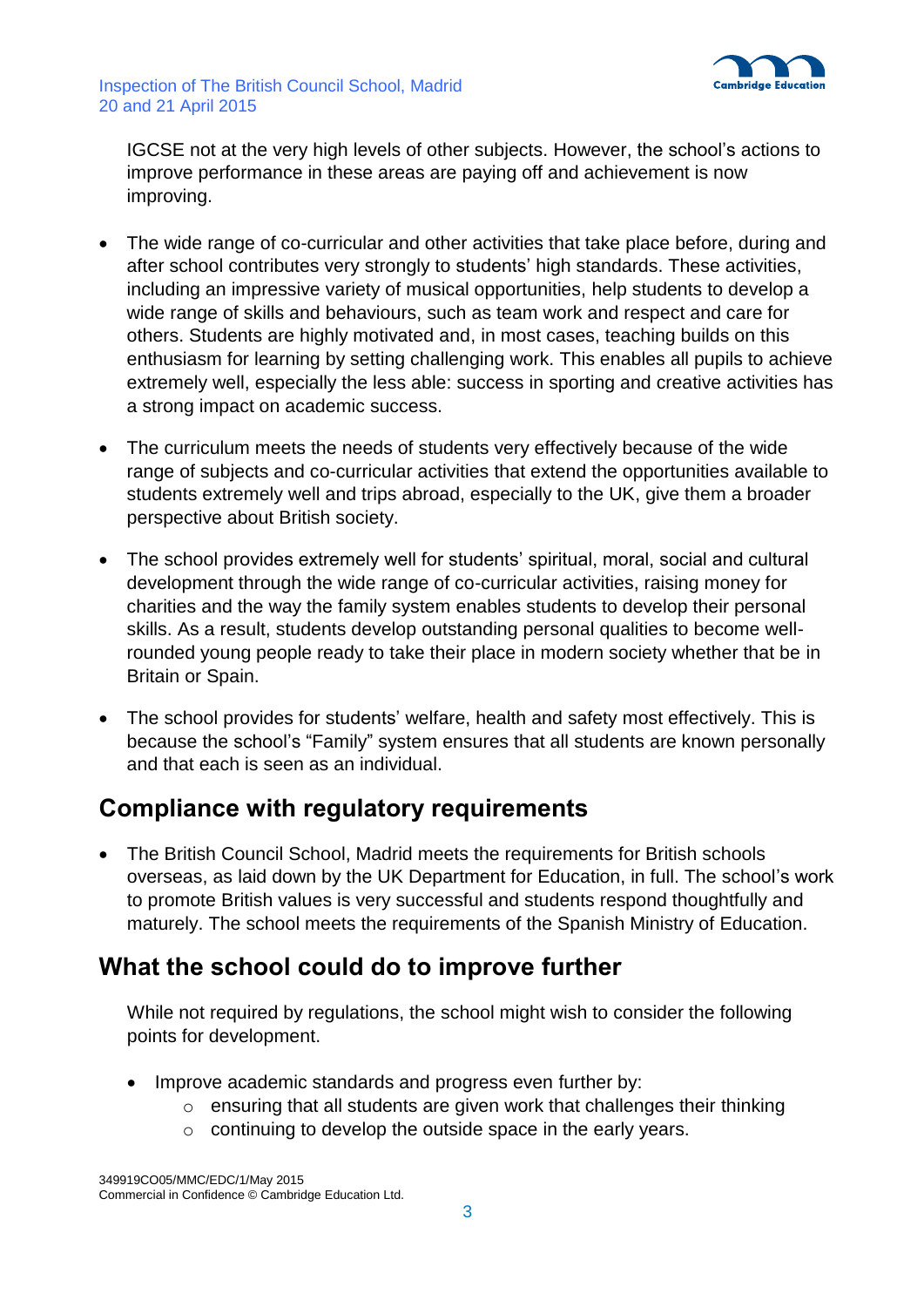

# **The quality of education provided by the school**

## **The curriculum**

- The curriculum, including the co-curriculum, is outstanding because it enables students to reach their potential as well as their dreams. As a result students are able to make the most of the opportunities the school provides. The curriculum follows the National Curriculum for England and Wales, includes the subjects required by the Spanish Ministry of Education and enables students to take their place in the modern world
- The co-curriculum is instrumental in enabling the school to produce well-rounded young people who are stretched in ways that the taught curriculum alone does not allow for. Students gain essential learning skills from the rich and varied range of cocurricular activities, for example how to work as a team, independence and how to build success in the face of difficulties. Co-curricular activities include such things as ballet, rugby, music, public speaking and visits; they are well attended, adding hugely to students' positive experiences of school.
- The curriculum in the Early Years Foundation Stage (EYFS) and Year 1 is outstanding because it enables children to make very swift progress in their learning. This is particularly evident in English language. Almost all children speak little or no English when they start school but in the six months from November, all have moved a whole stage of progress. Other progress data shows that many children make four sub-levels of progress, which is well above expectations. The EYFS curriculum is very well planned. Children develop confidence and begin to speak English quickly because of the encouragement and support of staff. The curriculum in Year 1 continues with this good work so that by the time they move into the primary section, in Year 2, students have the skills, knowledge and understanding to tackle increasingly difficult work.
- In Years 2 to 6 the curriculum builds very successfully on learning in EYFS and Year 1. It is suitably broad and balanced and meets the needs of all students very successfully. Not only are lessons planned to meet the needs of different groups of learners but the wide range of co-curricular activities provides all students with the opportunity to expand their interests. As a result, students are challenged to try new things and make very good progress in both their personal and academic development. By the end of Year 6 standards are above, or well above, expectations.
- Similarly, the secondary curriculum is broad and well matched to students' needs and interests. There is a good breadth and variety of subjects including those that meet the requirements of the Spanish curriculum. Together with the co-curriculum, this results in high levels of achievements at the end of Year 11. IGCSE results compare very favourably with national figures for England and with other independent schools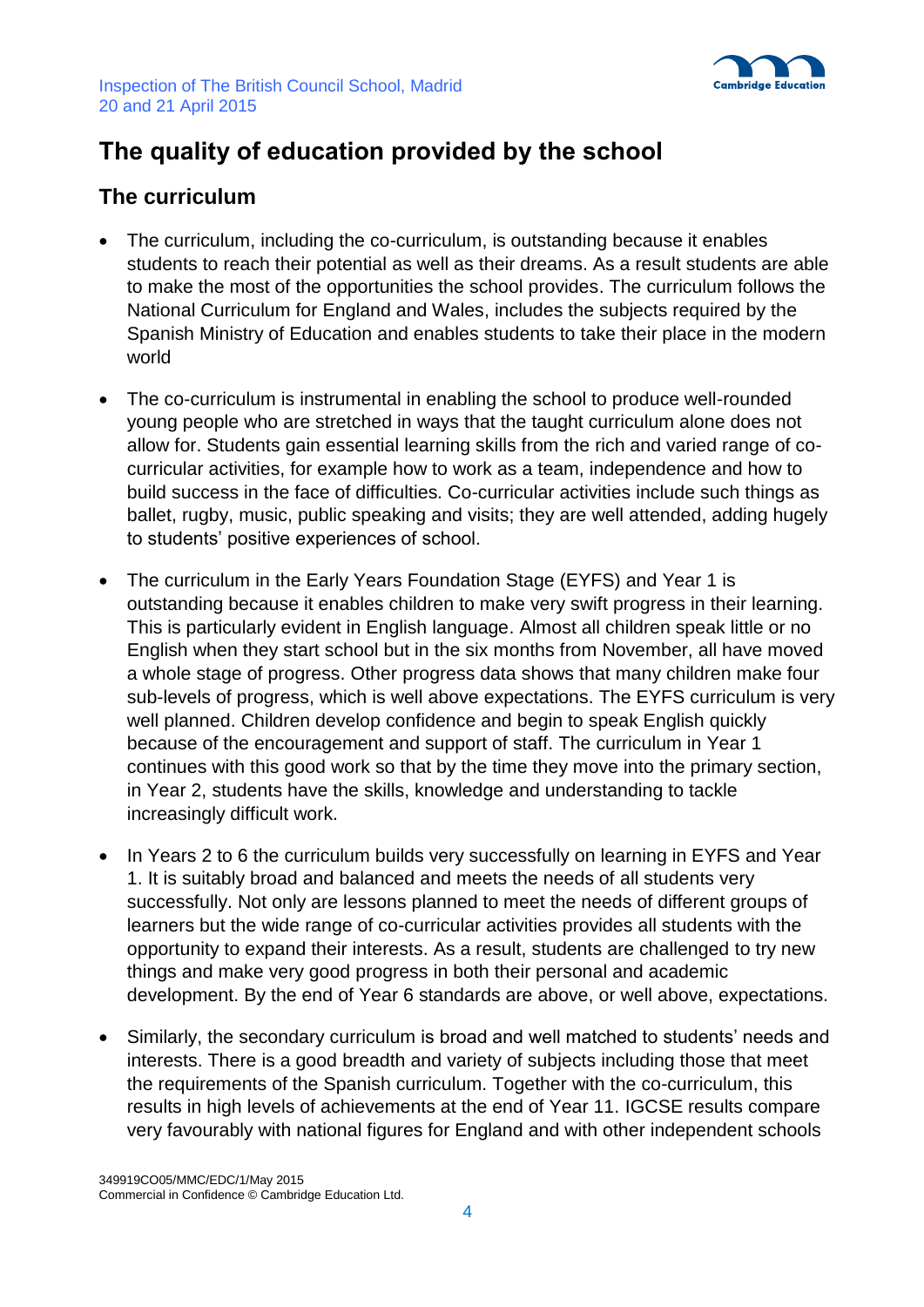

and British schools in Spain. For example, over 90% of students achieved A\*/C in their IGCSE examinations.

### **The quality of teaching and assessment**

- The quality of teaching is typically outstanding. As a result, students learn very well and make excellent progress to achieve very high standards. The majority of teaching seen during the inspection was good and some was outstanding. However, what makes teaching particularly outstanding is the wide range of co-curricular activities and the large number of students who take part. These give students a very broad range of skills such as team work, problem solving and resilience as well as experience of subjects not covered by the taught curriculum.
- One of the great strengths of teaching is the attitude of students and the way they respond to both their teachers and the work they are given. This is a testament to teachers: they establish excellent relationships with their students who, in return, give them great respect. This, together with teachers' high expectations of behaviour and personal development, creates a very positive climate in classrooms where students are typically very well behaved and have excellent attitudes to their learning. These relationships, the maturity of students and students' very positive attitudes all have an extremely strong impact on learning.
- Teachers have a very secure and broad knowledge of their subject and are skilled at conveying this to students. They nearly always have high expectations of students. Lessons start promptly and students are usually given interesting and challenging work. For example, learning in an English lesson was outstanding because the teacher's excellent subject knowledge ensured that explanations were clear, questions were thoughtful and feedback to students was detailed.
- Where teaching is good or outstanding, lessons are especially well structured and organised ensuring that students are engaged and motivated from the start. Teachers' planning sets out clearly what teachers want students to learn. This ensures that students are clear about what is expected of them and that learning is brisk. Generally, teachers use questions well: for example, in a history lesson the teacher skilfully probed students on what they had learnt and asked questions that extended their understanding.
- In some cases, where teachers ask questions, they do not give students enough time to answer and intervene too quickly. This caps students' thinking a little and means they are not encouraged to develop higher order thinking skills.
- Assessment is regular and accurate. There are some excellent examples of effective feedback which help students to reflect on their learning and improve their work further. For example, in a Year 6 English lesson, accurate assessment and good use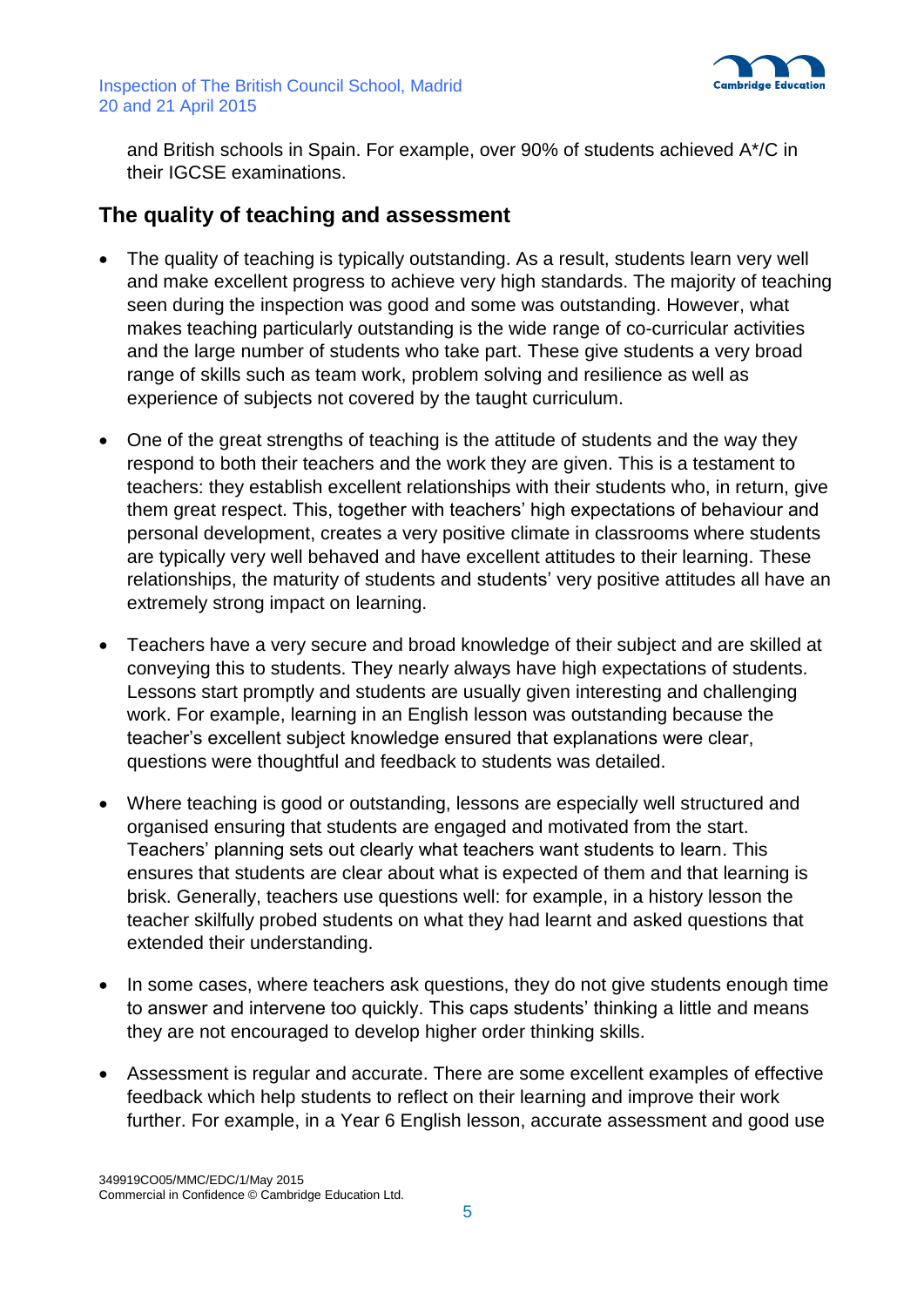

of praise made a significant contribution to learning and as a result, students made clear and identifiable progress with their understanding of English grammar.

- The teaching of literacy is good and is promoted well across the school. As a result, students make excellent progress in English. Teachers include strategies for improving literacy in their lesson plans: key words are highlighted and students are encouraged to apply different reading strategies.
- Students with disabilities and those with special needs are mostly catered for well. In most lessons additional support is targeted carefully and teaching assistants make a good contribution to students' learning.

### **The spiritual, moral, social and cultural development of pupils**

- Students' spiritual, moral, social and cultural development is outstanding. They have extremely positive attitudes to their learning and enjoy coming to school very much. Students at all stages show a great sense of enjoyment and a thirst for learning. They are interested in the world around them and show care and respect through projects such as recycling and the investigation of renewable energy. Students are especially polite and courteous to each other and to others. These positive attitudes have very noticeable impact on students' learning and progress.
- Students have a strong sense of themselves and of belonging to the school. They are self-confident, take responsibility for their behaviour and have a good understanding of right and wrong. Students are proud of the contribution they make to the school: for example, through the school council, drama productions and sporting competitions. They also help to raise money for charity including the school's own cancer charity and an orphanage in Romania.
- Students are very tolerant of each other and there is a high level of mutual respect. Behaviour is nearly always at least good and often exemplary. As a result, lessons are rarely disrupted although occasionally, where the work is not challenging enough, some silly behaviour gets in the way of learning.
- Students' spiritual, moral, social and cultural development is supported very effectively by the broad range of subjects taught and by the huge variety of cocurricular activities. They have many opportunities to engage their creativity and imagination and talk about their work with enthusiasm. For example, there is a very rich and impressive range of music opportunities including: almost 500 pupils studying an instrument; all Year 5 to 7 classes studying ClassBand, learning to play a brass or wind instrument; numerous choirs and Key Stage orchestras; a Rock band; and A Cappella choir in Key Stage 4 and the sixth form.
- The well planned activities ensure that students develop a strong understanding of tolerance, respect, democracy, law and liberty. British values are promoted effectively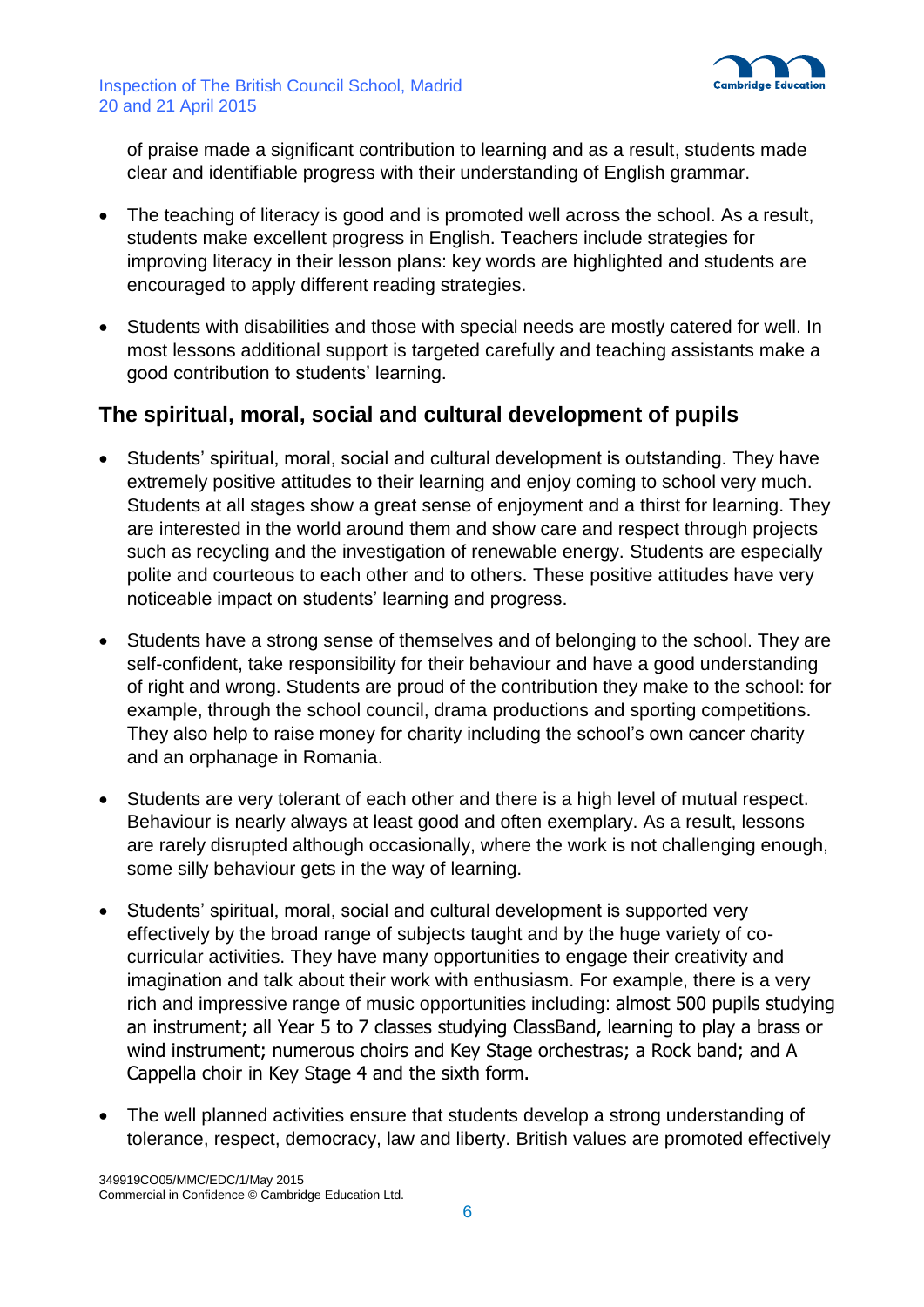

through events such as involvement in pantomime and the "Boat Race". Leaders of democracy and advocates of a fair society are celebrated. Students show very high levels of willingness to volunteer, raise funds and be involved in projects that require cooperation and team work.

## **The welfare, health and safety of the pupils**

- The school's outstanding provision for welfare, health and safety is the result of conscious decisions made by the school to establish its Family house system. This ensures that in each Key Stage, students develop excellent social skills. It also enables the school to provide excellent welfare for students and a high level of care.
- The high level of support provided for students is one of the reasons why achievement is outstanding. As a result, all students, regardless of their abilities, skills or interests, are able to reach their potential both academically and socially.
- The curriculum provides a wide range of opportunities for students to learn about healthy lifestyles and keeping themselves safe, including on the internet.
- Students say that bullying is rare but that if it does occur, it is dealt with very effectively by the school. They feel safe at school and understand how to keep themselves safe in different situations. Inspectors were struck with the sense of calm across the school and it rarely felt like a school of nearly 2000 students.
- Support for students with special educational needs is well-planned and targeted.

## **The suitability of the proprietor and staff**

- The British Council, as the proprietors of the school, set the highest standards for ensuring the suitability of staff and governors. The school meets and, in a number of respects, goes beyond the requirements for British schools overseas. For example, the school has adopted the British Council's policy on safeguarding which meets the requirements of the UK Government.
- The school maintains appropriate record; and checks on the suitability of staff and governors are thorough.

## **The premises and accommodation**

• The premises and accommodation are mostly first class and provide a high quality learning environment. Classrooms are well resourced and well organised and there is full access for students with disabilities. In the early years, outdoor areas are well planned but lack the natural resources that would make them outstanding.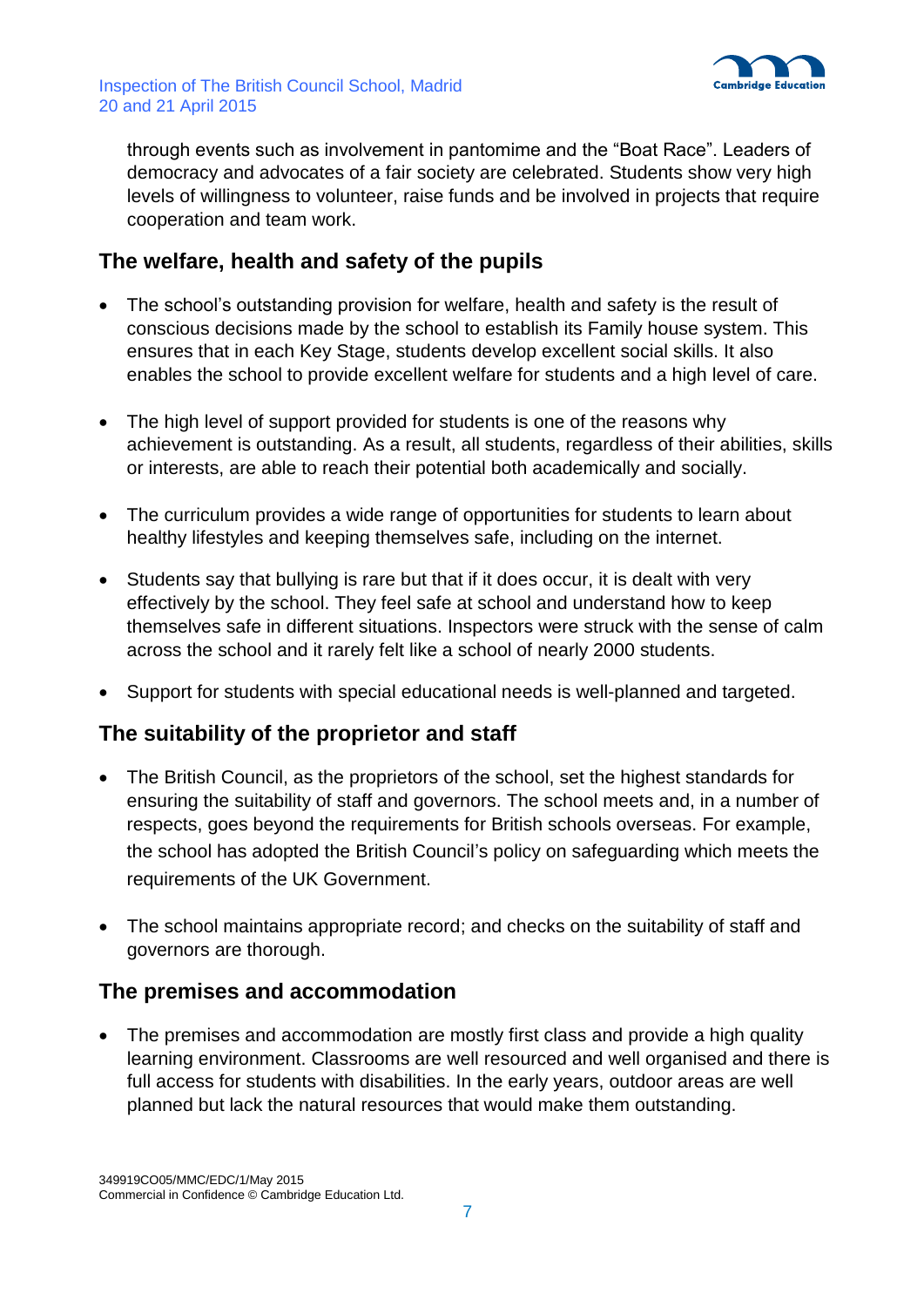

 The school campus is managed very well so that it provides a safe and secure environment for all students. The premises and accommodation meets all the BSO requirements fully.

## **The provision of information for parents, carers and others**

- The school's information for parents is clear and informative. The school website includes a wide range of information on all aspects of school life. Communication with parents is very effective and includes meetings to discuss their children's achievements, newsletters and activities to involve them in the school community.
- Parents receive regular reports about their children's progress. Reporting is very clear and includes clear targets for progression.
- The information provided by the school for parents meets the requirements for British schools overseas.

## **The school's procedures for handling complaints**

 The school's complaints procedures are effective. Parents' concerns are dealt with promptly and successfully. The school meets the BSO requirements for handling complaints.

## **Leadership and management of the school**

- The school is led with a very clear set of values: resilience, loyalty, caring, flexibility and challenge. These values are achieved extremely successfully. As a result, when students leave school they are well prepared for the next stage of their lives. The resolve of the headteacher and senior leaders in promoting these values is highly significant and has a tremendous impact on everything the school does. Leaders at all levels are determined in their commitment to maintain the high levels of achievement, teaching and learning, and improve them still further. This commitment, and success the school has in enabling students to reach very high standards at the end of Year 11, illustrates the school's very strong capacity for further improvement.
- Systems to monitor and evaluate students' progress and identify any underachievement are robust. The school is able to provide additional support where needed and, as a result, all students regardless of ability make at least good progress. Many make outstanding progress. This also demonstrates the school's success in promoting equality of opportunity.
- Senior and middle leaders' clear expectations set the tone for the school and, as a result, there is a very strong climate for learning. Lessons observed jointly by inspectors and senior leaders show that the school's judgements are accurate and that feedback is robust but supportive. This is having a significant impact on students' achievements. Middle leaders, including family leaders, have a clear understanding of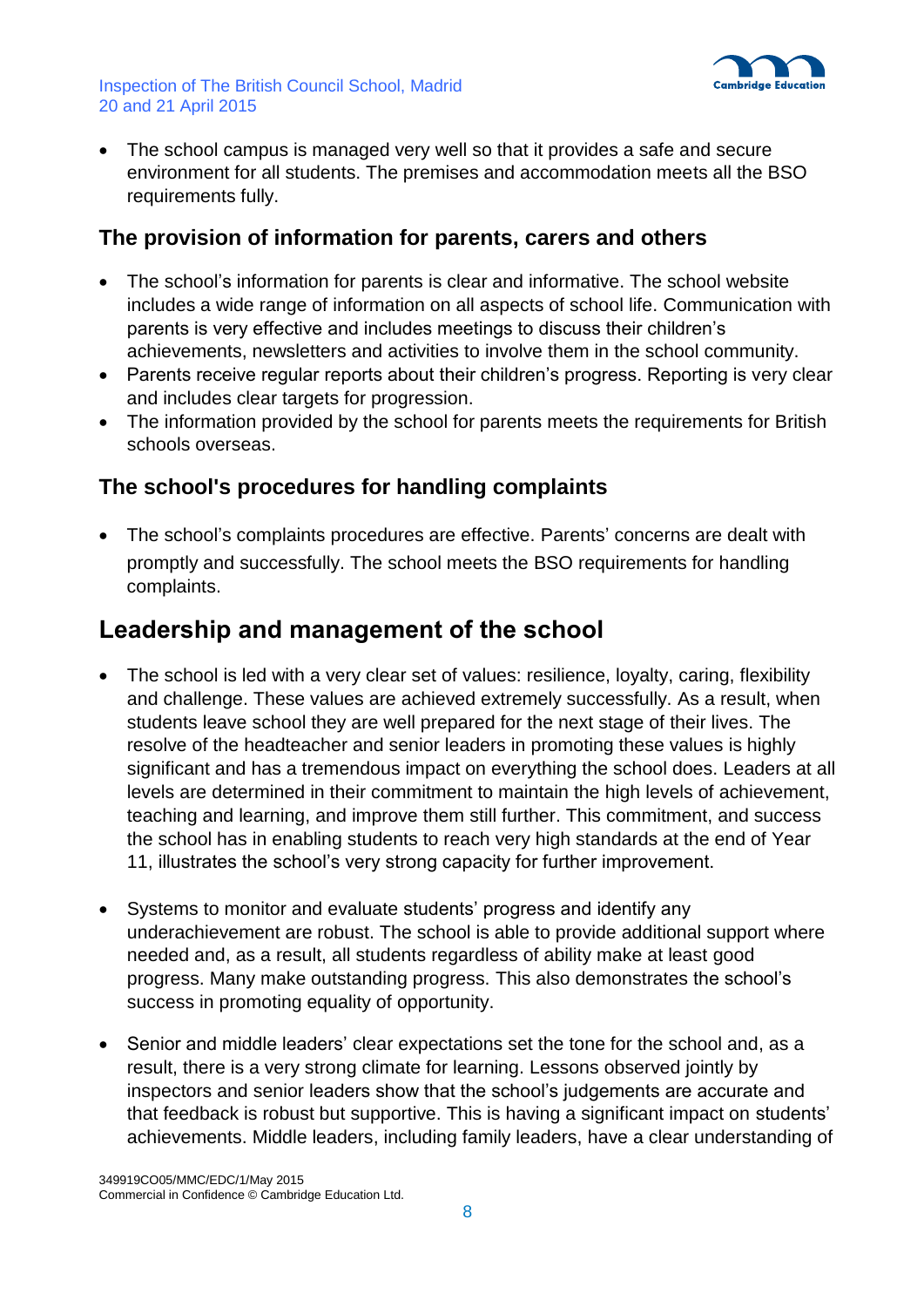

their role and about the areas for improvement in their subject or area. This is true for pastoral heads who manage the family system very effectively.

- Given its context, the school uses professional development well to support improvement and individual teacher progression. There is a secure process for managing the performance of teachers. As a result, the school achieves a good balance between holding staff to account and providing a supportive environment for teachers to develop.
- There are strong procedures for monitoring and evaluating the work of the school and identifying priorities for improvement. Although the school improvement plan is long and contains many areas for development, this is not hampering the school's quest for improvement in all that it does. This is because there is a strong sense of teamwork and purpose about all that the school does.
- Leadership in EYFS is outstanding because senior leaders have an excellent understanding of the needs of the children. There is a very strong focus on language and literacy. Senior leaders have a very clear vision for early years provision which they communicate very effectively to all staff. As a result, they create an extremely strong team that brings many varied skills. This includes teaching assistants, some of whom have speech and language or physical therapy backgrounds. Children's progress is monitored regularly and thoroughly, particularly in phonics. This helps to ensure that staff are accountable for outcomes.
- Senior leaders ensure that staff have access to high quality training and implement what has been leant very well. This is evident, for example, in literacy work where strategies for story-telling and writing are having a significant impact on the quality of students' work.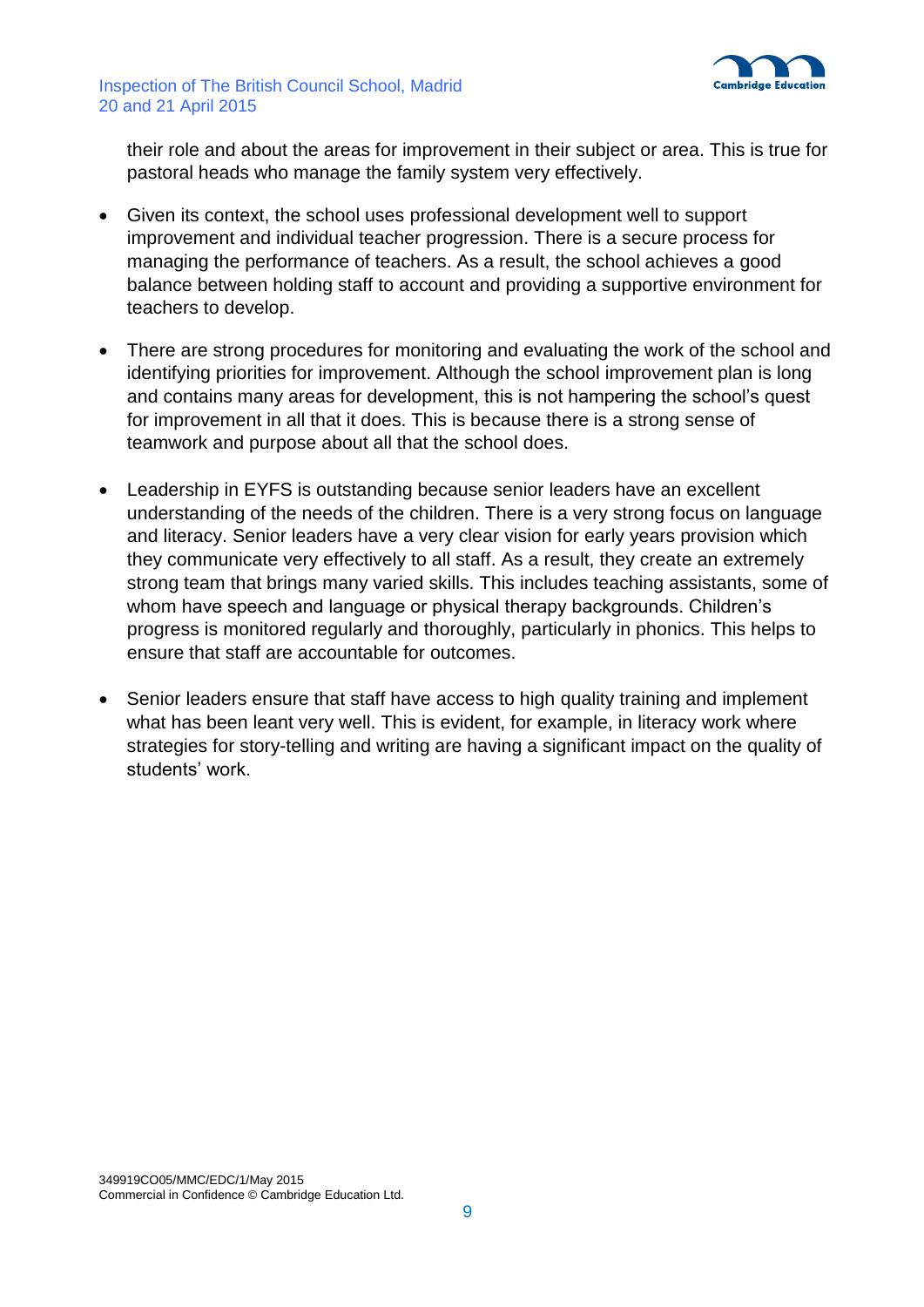

# **Glossary of terms**

## **What inspection judgements mean**

| Grade   | Judgement    | <b>Description</b>                                                                                                                                                                                                               |
|---------|--------------|----------------------------------------------------------------------------------------------------------------------------------------------------------------------------------------------------------------------------------|
| Grade 1 | Outstanding  | These features are highly effective. An outstanding<br>school provides exceptionally well for all its pupils'<br>needs.                                                                                                          |
| Grade 2 | Good         | These are very positive features of a school. A<br>school that is good is serving its pupils well.                                                                                                                               |
| Grade 3 | Satisfactory | These features are of reasonable quality. A<br>satisfactory school is providing adequately for its<br>pupils.                                                                                                                    |
| Grade 4 | Inadequate   | These features are not of an acceptable standard.<br>An inadequate school needs to make significant<br>improvement in order to meet the needs of its<br>pupils. Ofsted inspectors will make further visits<br>until it improves. |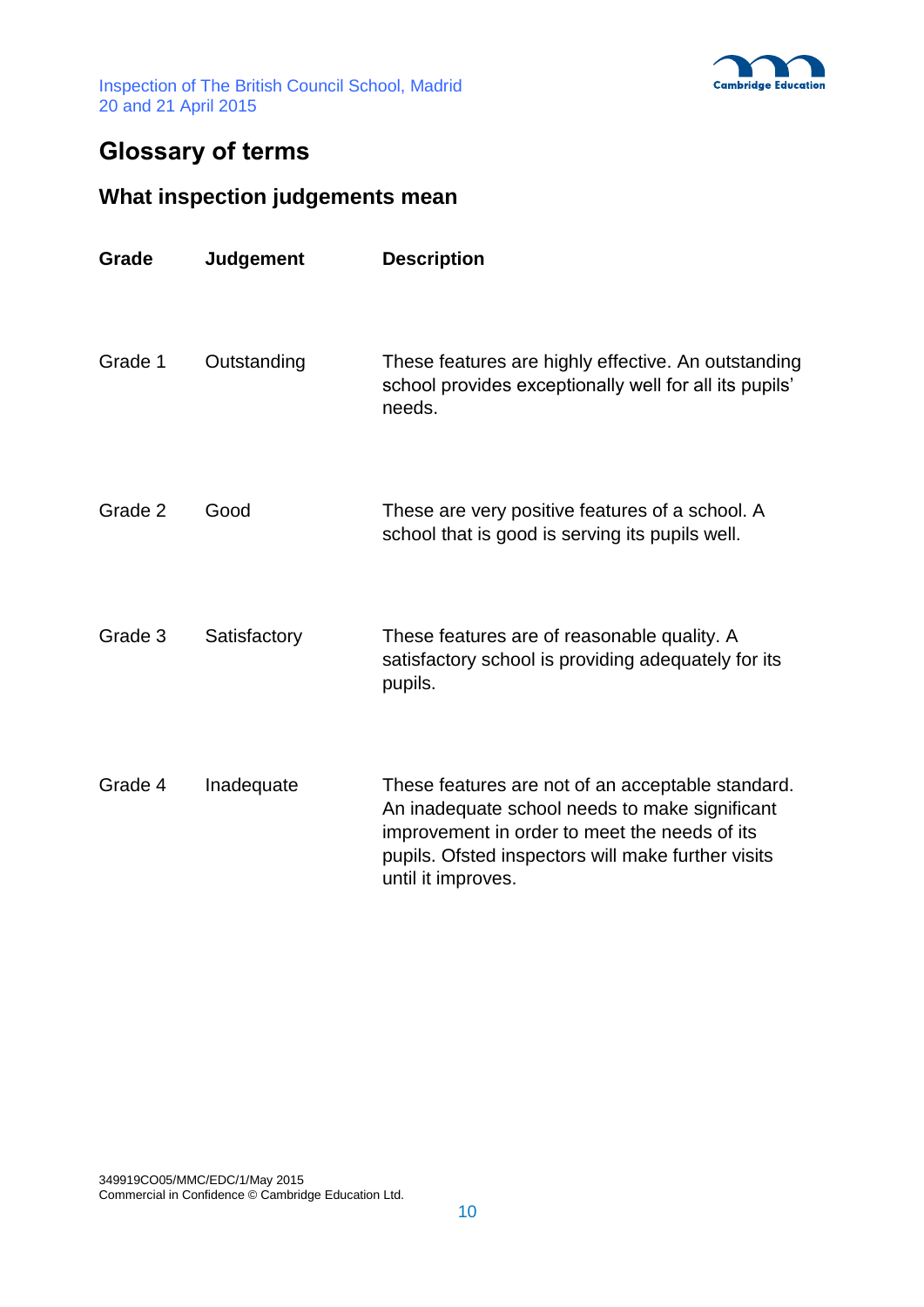

# **Common terminology used by inspectors**

| Achievement:                  | the progress and success of a pupil in their learning,<br>development or training.                                                                                                                                     |
|-------------------------------|------------------------------------------------------------------------------------------------------------------------------------------------------------------------------------------------------------------------|
| Attainment:                   | the standard of the pupils' work shown by test and<br>examination results and in lessons.                                                                                                                              |
| Capacity to improve:          | the proven ability of the school to continue improving.<br>Inspectors base this judgement on what the school has<br>accomplished so far and on the quality of its systems to<br>maintain improvement.                  |
| Leadership and management:    | the contribution of all the staff with responsibilities, not<br>just the headteacher, to identifying priorities, directing<br>and motivating staff and running the school.                                             |
| Learning:                     | how well pupils acquire knowledge, develop their<br>understanding, learn and practise skills and are<br>developing their competence as learners.                                                                       |
| <b>Overall effectiveness:</b> | inspectors form a judgement on a school's overall<br>effectiveness based on the findings from their<br>inspection of the school.                                                                                       |
| Progress:                     | the rate at which pupils are learning in lessons and<br>over longer periods of time. It is often measured by<br>comparing the pupils' attainment at the end of a key<br>stage with their attainment when they started. |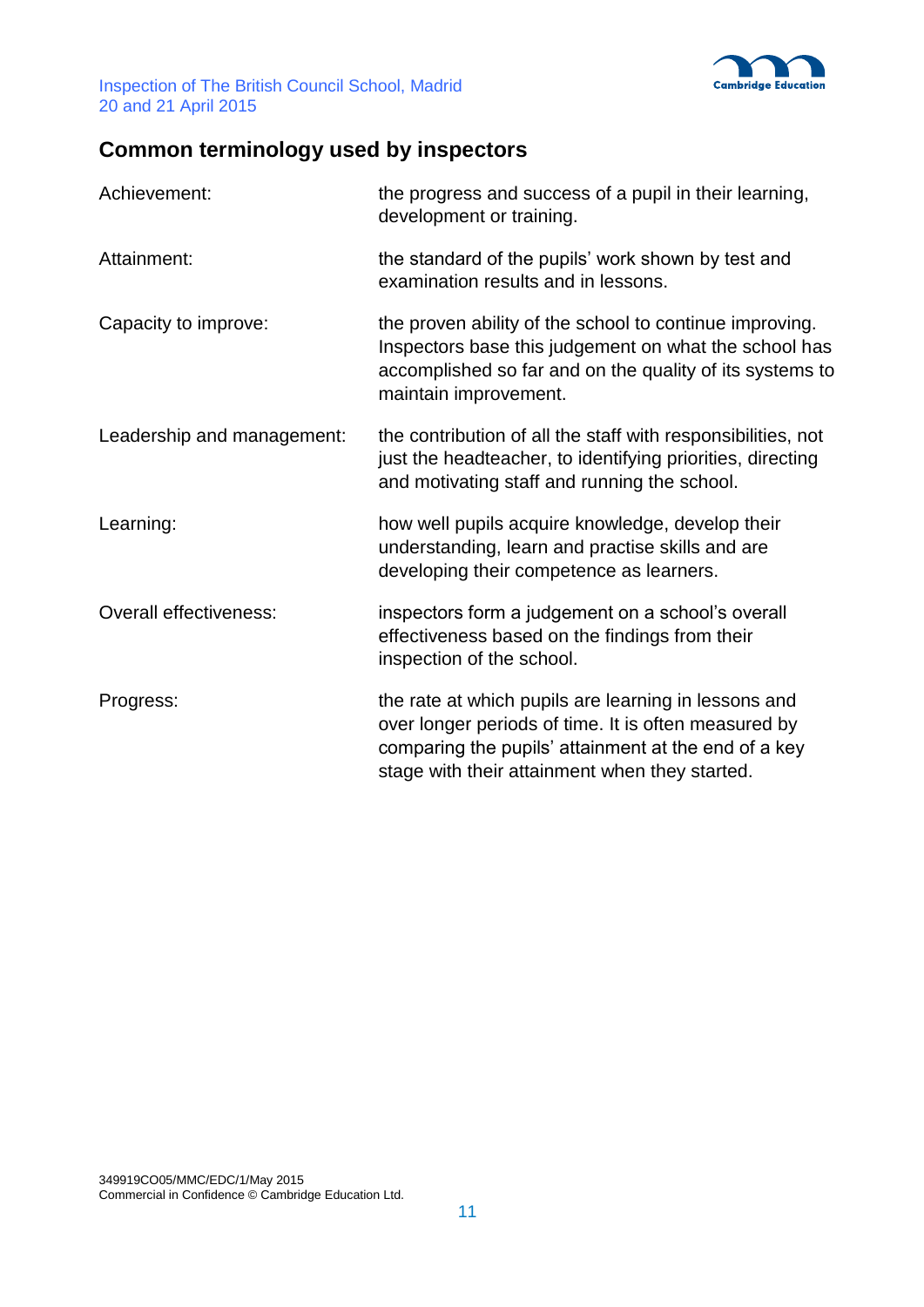

# **Inspection judgements**



### **The quality of education**

| Overall quality of education                                         |  |  |
|----------------------------------------------------------------------|--|--|
| How well the curriculum and other activities meet the range of needs |  |  |
| How effective teaching and assessment are in meeting the full range  |  |  |
| How well pupils make progress in their learning                      |  |  |

#### **Pupils' spiritual, moral, social and cultural development**

| Quality of provision for pupils' spiritual, moral, social and cultural | $-$ |  |  |
|------------------------------------------------------------------------|-----|--|--|
| The behaviour of pupils                                                | --- |  |  |

### **Welfare, health and safety of pupils**

| The overall welfare, health and safety of pupils |  |  |
|--------------------------------------------------|--|--|
|                                                  |  |  |

#### **Leadership and management**

 $\blacksquare$ 

| The quality of leadership and management |  |  |
|------------------------------------------|--|--|

349919CO05/MMC/EDC/1/May 2015 Commercial in Confidence © Cambridge Education Ltd.